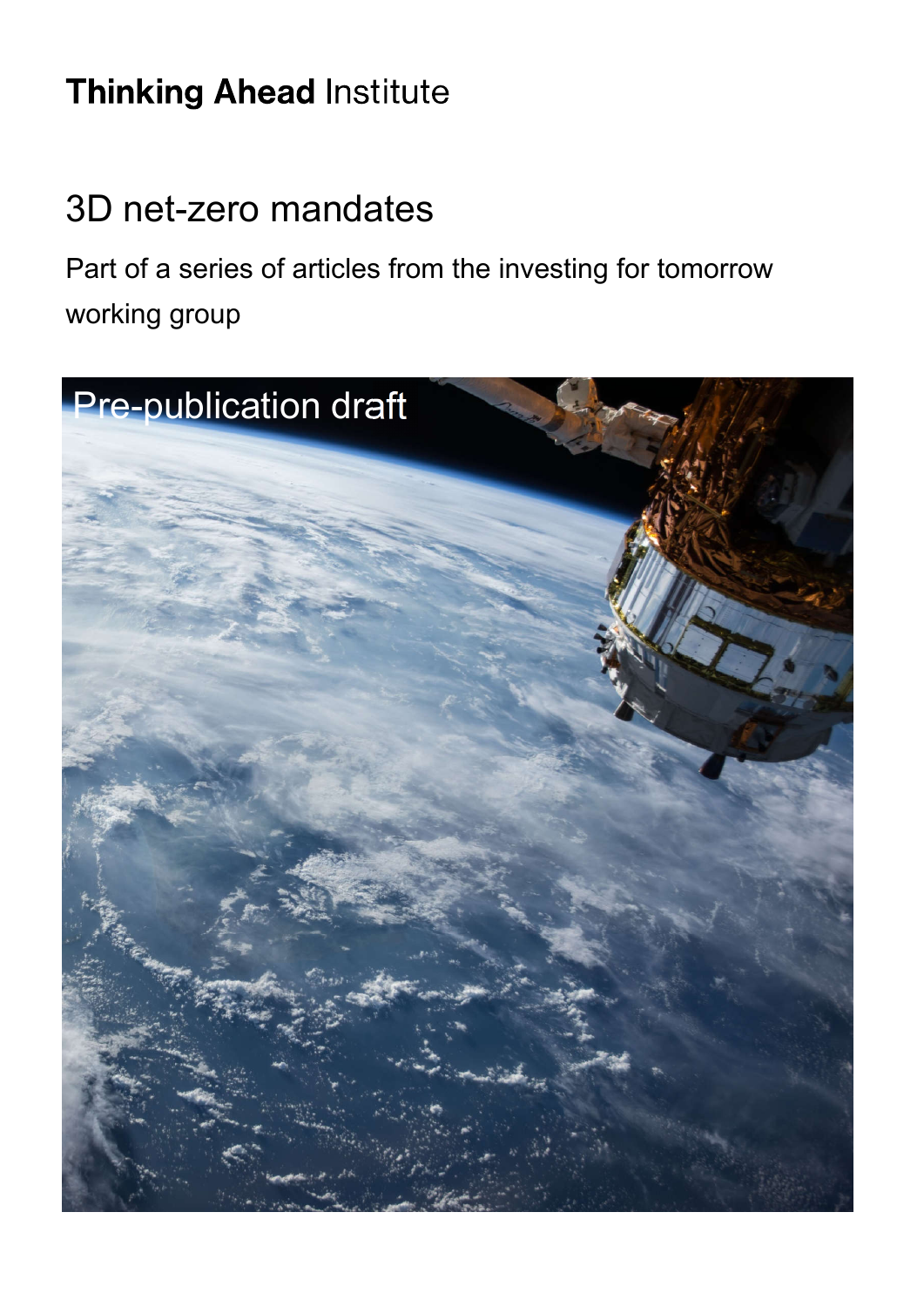# **Investing for tomorrow working group**

This document has been written by members of the Thinking Ahead Group 2.0 (Tim Hodgson and Samar Khanna) following the research and discussion conducted by the Thinking Ahead Institute's investing for tomorrow (IFT) working group. The authors are very grateful to the members of the working group for their input and guidance but stress that the authors alone are responsible for any errors of omission or commission in this paper.

The key objective of this working group is to produce research outputs that can usefully guide investors to establish and set a pathway to achieve their climate ambitions. Beyond this, we hope the outputs help them to become a driving force in transforming the global economy to be compatible with the 1.5C climate target.

The members of this working group are as follows:

- **Jyoti Banerjee (North Star Transition)**
- Adrian Benedict (Fidelity International)
- Kate Bromley (QIC)
- **James Burgess (BTPS)**
- Tracy Burton (Coronation)
- **Jeff Chee (Willis Towers Watson)**
- **-** Helen Christie (Univest)
- **Tom Cullen (S&P Dow Jones Indices)**
- **Ed Evers (Ninety One)**
- Charlotte Gibson (Ninety One)
- **•** Philip Greenheld (QSuper)
- **Arthur Grigoryants (RWC)**
- **James Harris (CQSM)**
- **Michael Jabs (Kraft Heinz Pension)**
- Liisa Juntunen (QMA)
- Matt Lanstone (Capital Group)
- **Ben Leale-Green (S&P Dow Jones Indices)**
- **Alison Loat (OPTrust)**
- Tom Lyons (Allspring Global Investments)
- **EXEC** Zak May (IFM Investors)
- **Herschel Pant (AXA IM)**
- **Jeroen Rijk (PGB Pensioendiensten)**
- **Elena Shatrova (Santander AM)**
- **Leo Taglieri (Barclays Pension)**
- Lucy Thomas (NSW Treasury Corporation)
- **Adrian Trollor (NSW Treasury Corporation)**
- Nacho Valinani (Pensions Caixa 30)
- Jaco van der Walt (RBC Global Asset Management)
- **Sarah Wilson (Nuveen)**
- Debra Woida (Willis Towers Watson)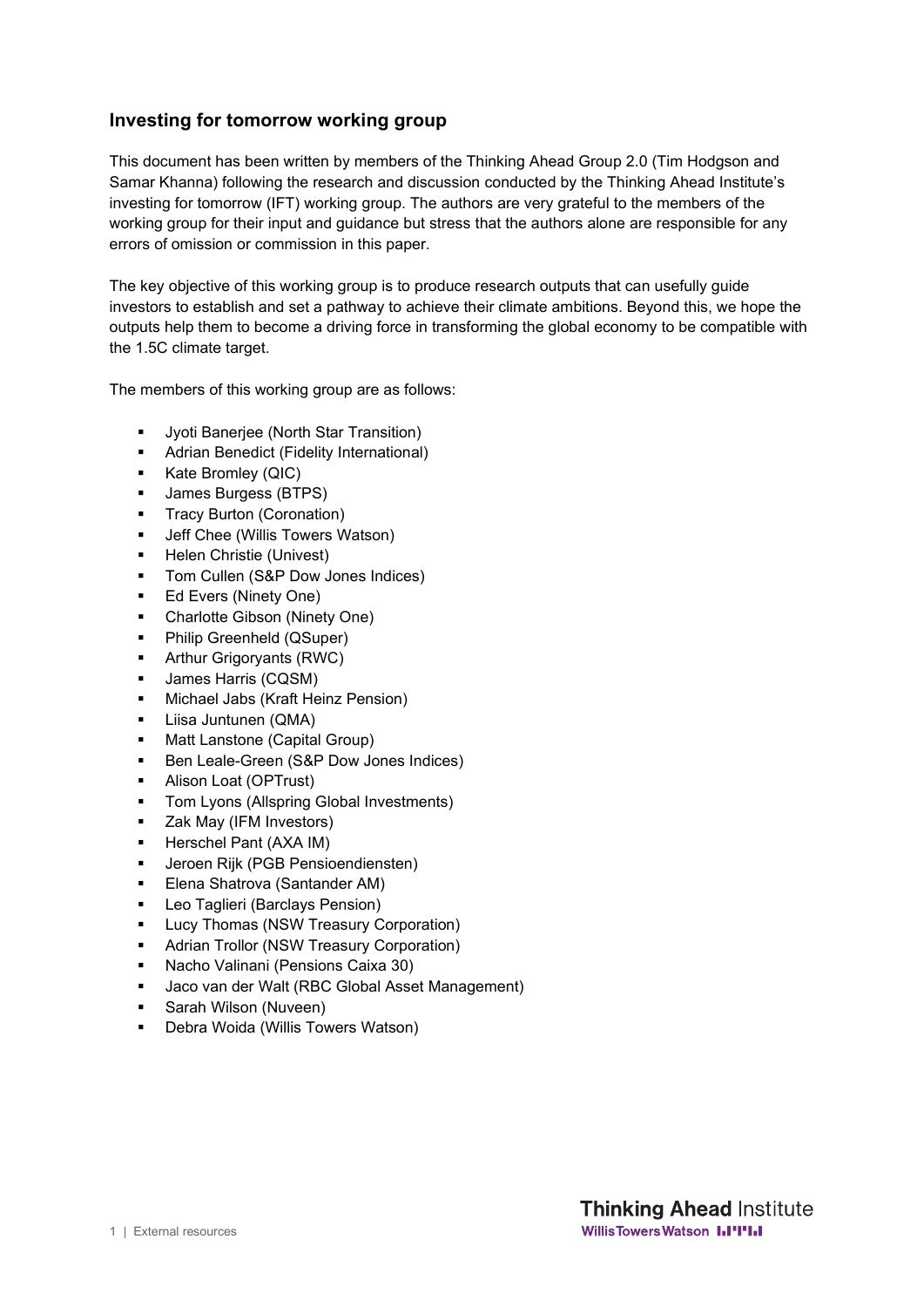## **In short…**

In this paper we argue that netzero commitments pitch us straight into the world of 3D investing (risk, return and impact). We review how the working group believes this will affect our organisations and industry, and then describe 3D net-zero mandates which comprise return and decarbonisation goals and limits to risk. We distinguish between 'lite' mandates that target the decarbonisation of the portfolio, and 'full-on' mandates that target real-world decarbonisation. We suggest that Paris-aligned benchmarks can be considered a 'super-lite' 3D net-zero mandate.



## **Net-zero commitments require 3D investing**

For a few years now, the idea of 3D investing has been gently circulating round the Thinking Ahead Institute (TAI). We describe our shared history as being one of 2D investing, where we talked of managing risk and return. We believe our shared future will be one of 3D investing, where we manage risk, return and impact. As risk and return are generally combined into a single objective function of maximising risk-adjusted return, this means we will need to figure out how to manage against two objective functions. We might, eventually, progress to maximising risk-and-impact-adjusted return but that lies in the future. The challenge now is meeting two, unintegrated objective functions, and developing processes that allow us to deliver on that.

TAI's first formalisation of these thoughts was in the context of big-picture sustainability, as explored within the 2020 duty of ownership working group. We refer the interested reader to the paper that describes the output of that working group, *With great power comes great responsibility1*. That paper opens with a consideration of the fiduciary model on the basis that, if managing against two objective functions is not legally possible, then we should not attempt further progress. It is therefore interesting, to us at least, that net-zero commitments (smaller-picture sustainability) take us straight past this step. The requirement to manage risk-adjusted return remains, but the commitment introduces the new requirement to also manage greenhouse gas emissions (one aspect of 'impact'). We are now unambiguously in the world of 3D investing.

## **So, what changes?**

Arguably the first thing we need to do is significantly increase our training budgets (for both asset owners and asset managers) in order bring our organisations up to the necessary level of knowledge

<sup>1</sup> https://www.thinkingaheadinstitute.org/research-papers/with-great-power-comes-great-responsibility/<br>Thinking Ahead Institute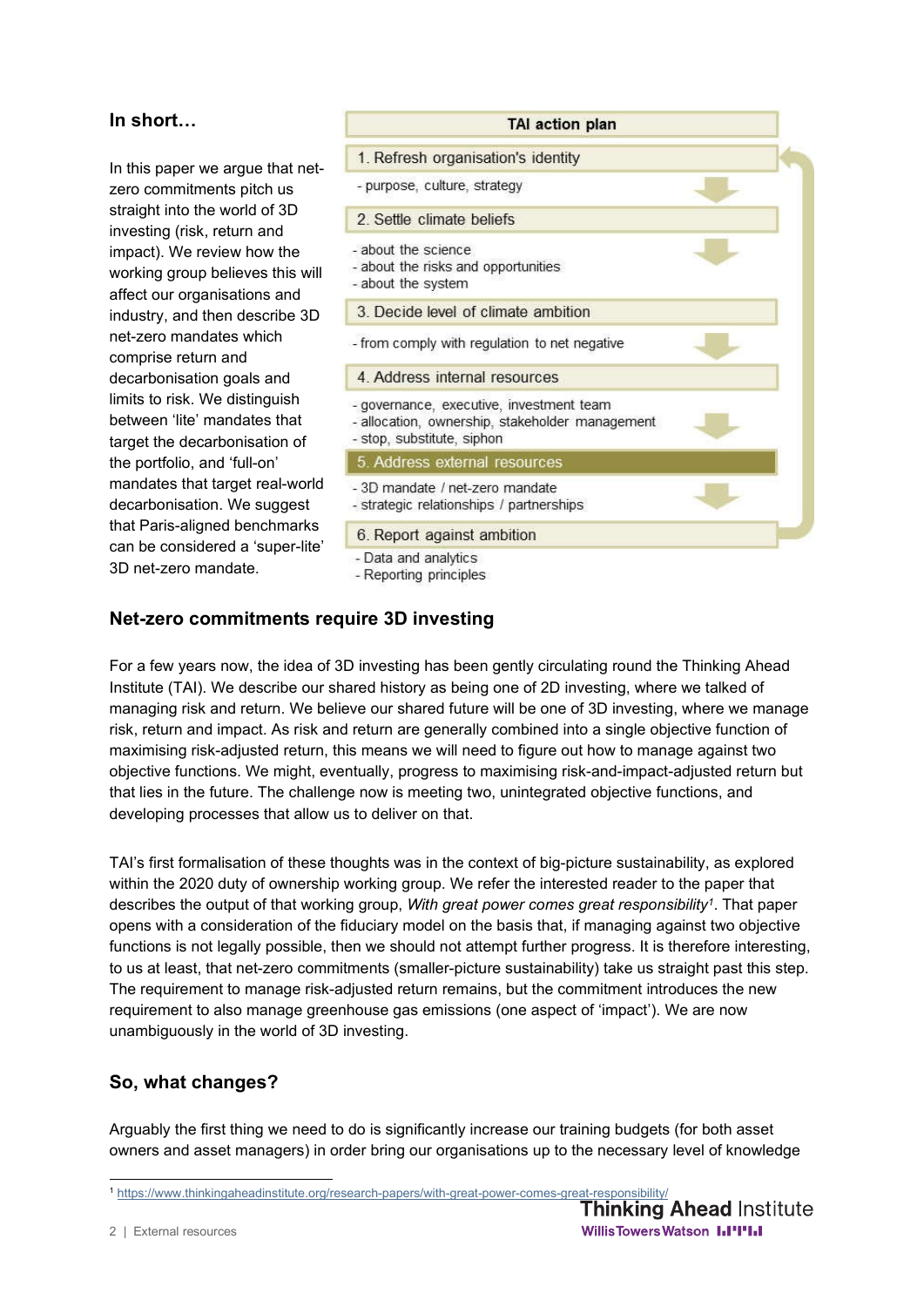and skill on climate and sustainability [working group polling score +1.1, where a score of +1 can be interpreted as 100% of respondents 'agree'1]. Partly as a result of this training, but also through hiring and retention policies, investment organisations will reshape their workforces. The majority view within the working group was that asset owners will maintain their level of headcount but upgrade the quality, but a sizable opinion was that headcount would be increased. For asset managers, the dominant view was that headcount would increase (with most growth in climate / sustainability / engagement areas), and the minor view was a stable headcount but a rotation of resources to expand climate and sustainability efforts [please see appendix for polling details]. The final observation regarding internal resources is that the boards of investment organisations will be strengthened by adding climate / sustainability experts [+0.7].

When we look outside the individual organisation, we should expect to see the investment industry significantly grow the extent to which it engages with the public sector [+0.9], and a net-zero commitment becoming a pre-requisite for winning new business [+1.1]. In addition, and the idea we will take forward in the remainder of this paper, there will be significant growth in the number of 3D mandates [+0.8].

## **3D net-zero mandate**

In an earlier paper, *Our house is on fire?!2*, we introduced a spectrum of climate ambition which contained a discontinuity. On the left-hand side the action was about decarbonising one's own portfolio, while on the righthand side the action was about decarbonising the real economy. These are fundamentally different activities. It therefore follows that 3D mandates that target real-world decarbonisation should look different to those that only seek to decarbonise the portfolio. We use the terms 'lite' and 'full-on' to distinguish between the 3D mandates. Please see the comparison table below.

#### **Total portfolio thinking**

As already noted in this paper, we refer the interested reader to explore our paper With great power comes great responsibility which describes the 3D framework and 3D mandates in big-picture sustainability terms. In our current context we have removed total portfolio thinking from our description of 3D net-zero mandates, NOT because we attach any lesser value to it but because we have chosen to leave the responsibility for it with the asset owner. In fact, we believe total portfolio thinking is especially valuable in the pursuit of a climate ambition. A total portfolio approach ensures that future climate solutions which may not fit typical asset class buckets do not 'slip between the cracks'. It also completely integrates the top down and the bottom up, and it delivers the best and most aligned 'spend' of the carbon budget, partly because it is a real-time process (as opposed to less frequent 'calendar-time' decisions).

As its name suggests, total portfolio thinking is only applicable to whole-fund mandates which, outside delegation to an OCIO / fiduciary manager, tend to be very rare. For this reason we leave responsibility for total portfolio thinking with the asset owner.

For more on this please see our papers, Total Portfolio Approach and It's about time.

<sup>1</sup> We asked a series of questions where the five possible responses ranged from 'strongly agree' through to 'neutral' and 'strongly disagree'. We scored the responses from +2 for 'strongly agree' to -2 for 'strongly disagree'. An aggregate score of +1.0 can then be interpreted as, on average, 100% of the respondents chose 'agree'. For this question, the aggregate score was +0.8 and can be loosely interpreted as '80% agreement'. Unless otherwise noted, these questions received 28 responses. <sup>2</sup> *Our house is on fire?! Should we do something? | setting your climate ambition*, Thinking Ahead Institute, 2021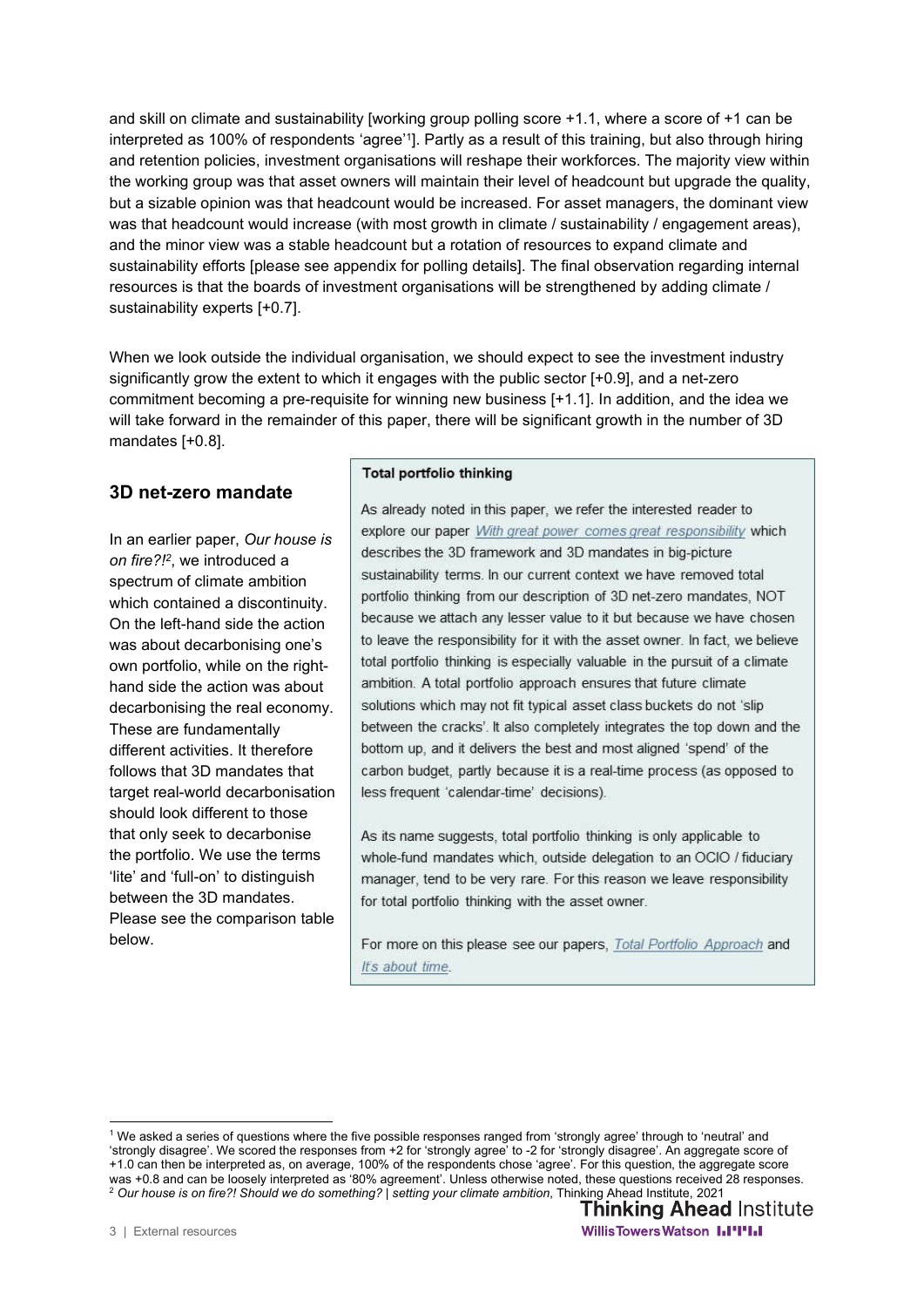| <b>Comparison table</b>           | Lite | Full-on | Comment                                                                |
|-----------------------------------|------|---------|------------------------------------------------------------------------|
| 1. 3D goals                       |      |         | Lite: portfolio decarbonisation<br>Full-on: real-world decarbonisation |
| 2. Strategic partnership          |      |         | Not all asset managers will be<br>considered a strategic partner       |
| 3. Core sustainability strategies |      |         |                                                                        |
| 4. Impact strategies              |      | ✓       | The target is real-world decarbonisation                               |
| 5. System-level engagement        |      |         |                                                                        |
| 6. Score-card monitoring          |      |         |                                                                        |
| 7. Other mandate details          |      |         |                                                                        |

We now describe the components of a 3D mandate. Organisations which want to build a robust, sustainable and effective 3D investing mandate will need to examine these components in detail and see how they can best incorporate these factors into their climate strategies. Each of the components we elaborate on below play an equally important role in the construction of 3D mandates.

### **1. 3D (net-zero) goals**

The mandate specifies the return and decarbonisation goals and the risk tolerance, to guide portfolio construction and strategy. For broader sustainability mandates the decarbonisation goal would be replaced by impact goals that specified positive and measurable social and environmental impacts.

#### **2. Strategic partnership**

The mandate would specify whether or not a strategic partnership was being created. A strategic partnership typically involves the flow of intellectual property from the manager to the asset owner in areas outside the direct mandate. This is most usually in the form of investment strategy ideas, and reverse enquiry new mandate ideas. The value to the asset manager accrues in the form of strengthened client relationships and direct access to the asset owner's evolving thinking.

#### **3. Core sustainability strategies**

The mandate would specify that ESG is fully integrated within all investment decisions, adding insight to support value creation, over both the short-term and the long-term. In addition the expectations for active ownership and engagement to be undertaken by the asset manager, again to support value creation over multiple horizons, would also be specified.

#### **4. Impact strategies**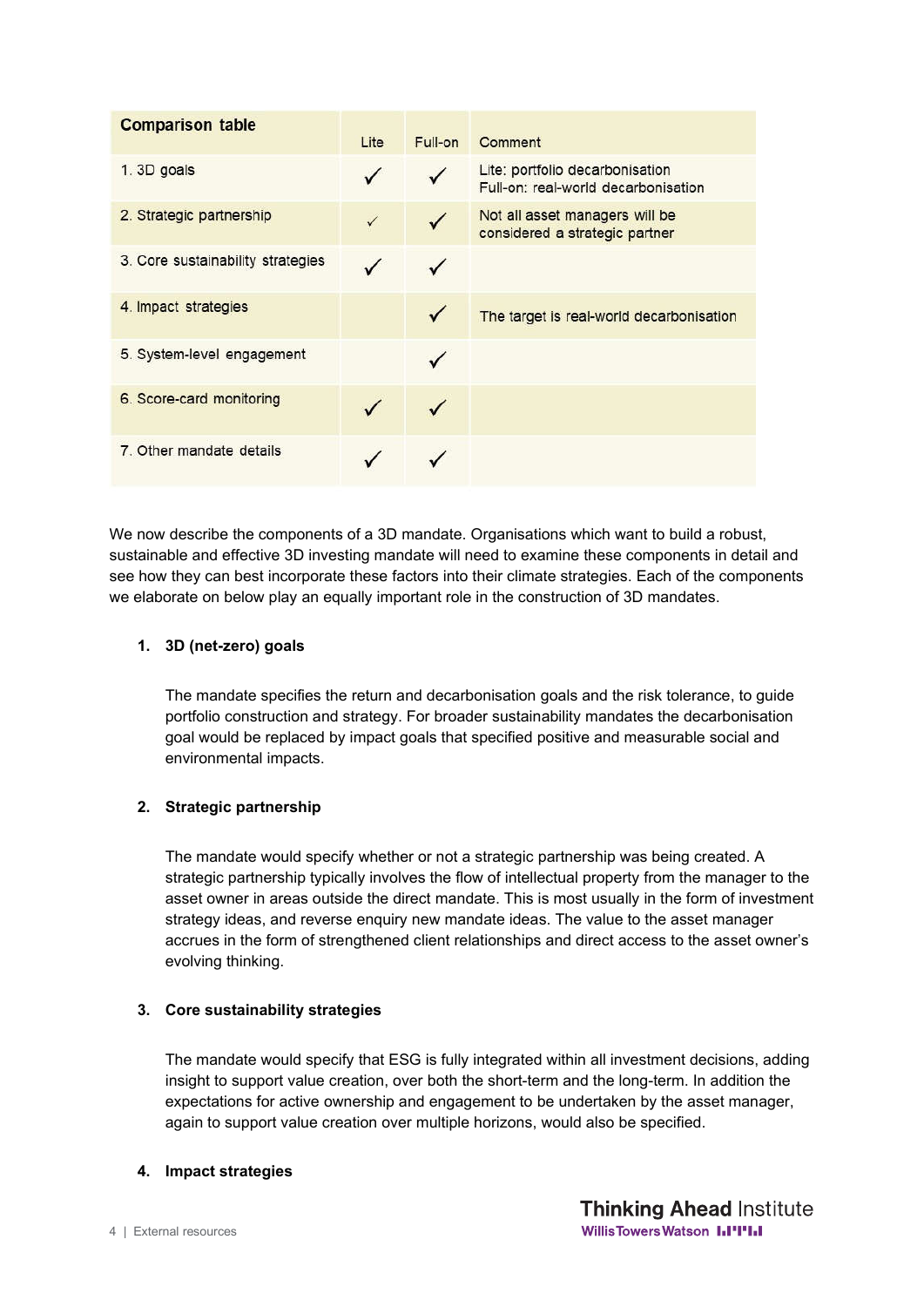The mandate would specify any expectations for targeting and achieving real-world decarbonisation outcomes. The mandate may specify minimum and/or maximum limits for portfolio and stewardship positions. These targeted positions would be based on some combination of systems thinking, universal investor strategies and TAI's stop, substitute, siphon framework.

#### **5. System-level engagement**

The mandate would specify any expectations for addressing the systematic risk elements in the portfolio relating to climate change. For broader sustainability 3D mandates this section could also include systemic risks relating to financial stability and social stability. We believe practice in this area will develop and so we do not attempt to define the actions that might be undertaken here, but do note that they could include expectations for the asset manager's involvement in industry collaborations, and in efforts to lobby the public sector.

### **6. Score-card monitoring**

The mandate should specify that reporting from the asset manager to asset owner will be in score-card format, comprising multiple metrics of both hard and soft measures. The scorecard should convey (i) portfolio efficiency (in terms of meeting both the return and decarbonisation goals with an efficient use of risk), (ii) portfolio robustness (balanced exposure to risk factors / different scenarios), (iii) implementation skill (liquidity, simplicity, flexibility, cost) and (iv) climate (net-zero) impact. TCFD reporting will be increasingly required / mandatory.

#### **7. Other mandate details**

The mandate will specify all other necessary details including items such as fees; service level agreements; collaboration terms; termination terms; and possibly expectations for asset manager governance and culture.

#### **Paris-aligned benchmark – a super-lite 3D net-zero mandate**

In closing this paper, we note that the working group also discussed Paris-aligned benchmarks. We have chosen to label these a 'super-lite' 3D net-zero mandate. A Paris-aligned benchmark gives an asset owner a governance-friendly (ie minimal demand on governance resources), off-the-shelf way to decarbonise their portfolio. It is debatable whether these benchmarks qualify for having 3D goals. They absolutely manage a decarbonisation path and do so in a risk-managed manner. However, return is not managed and is simply a residual of the decarbonisation methodology.

As for the other components of a 3D net-zero mandate, we note that there is potential for a strategic partnership, in this instance with the index provider. While we can imagine that the index provider would be open to selective strategic relationships, we also believe that the users of Paris-aligned benchmarks might be the smaller asset owners and so possibly less attractive. In terms of core sustainability strategies, decarbonisation is explicitly integrated. In summary, therefore, Paris-aligned benchmarks are a viable and easily implementable 'super-lite' 3D net-zero mandate.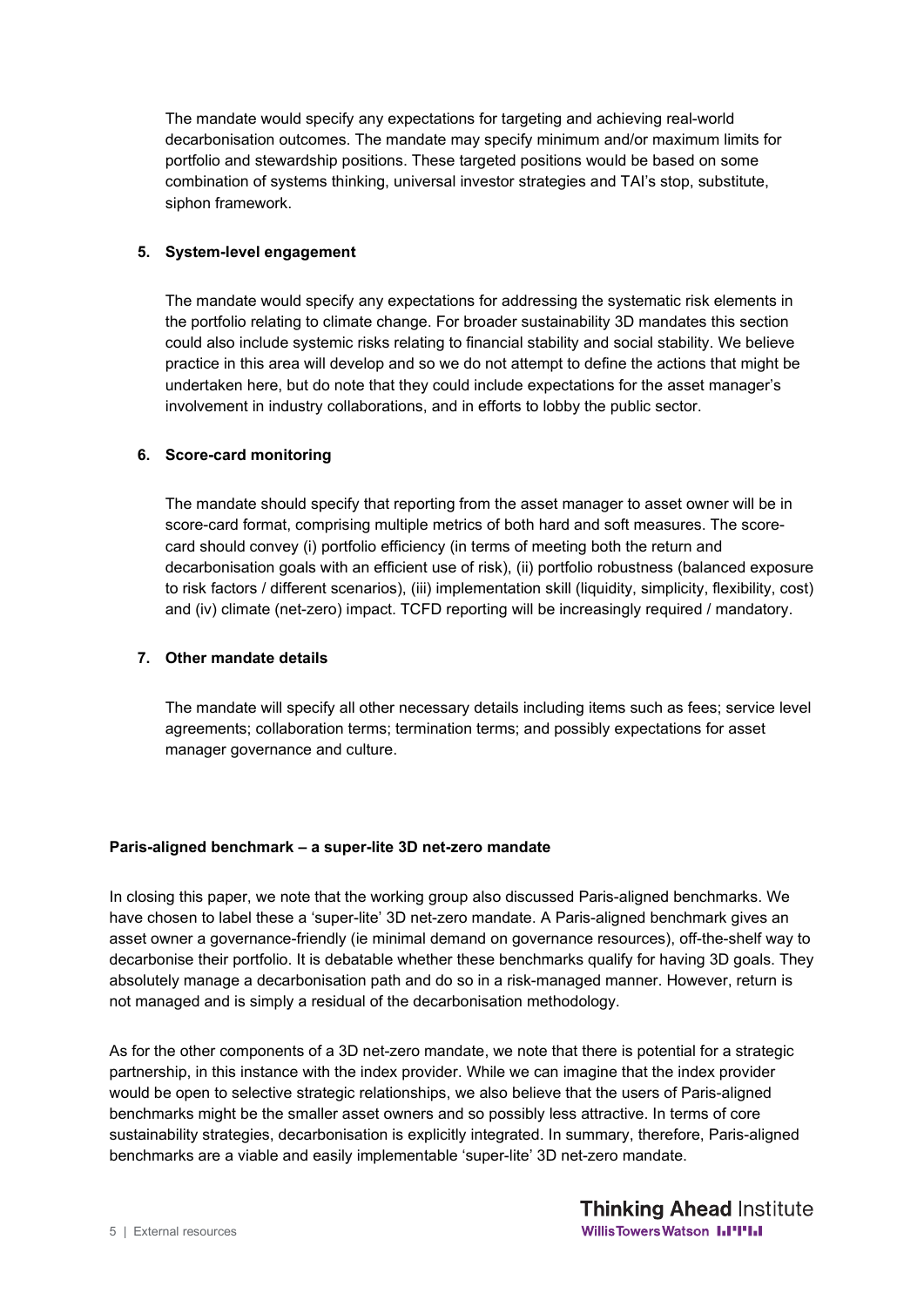# **Next step?**

This paper has described step five of the action plan we have been working through. The sixth and final step, reporting on progress against our carbon ambition, will be explored in the next paper in this series.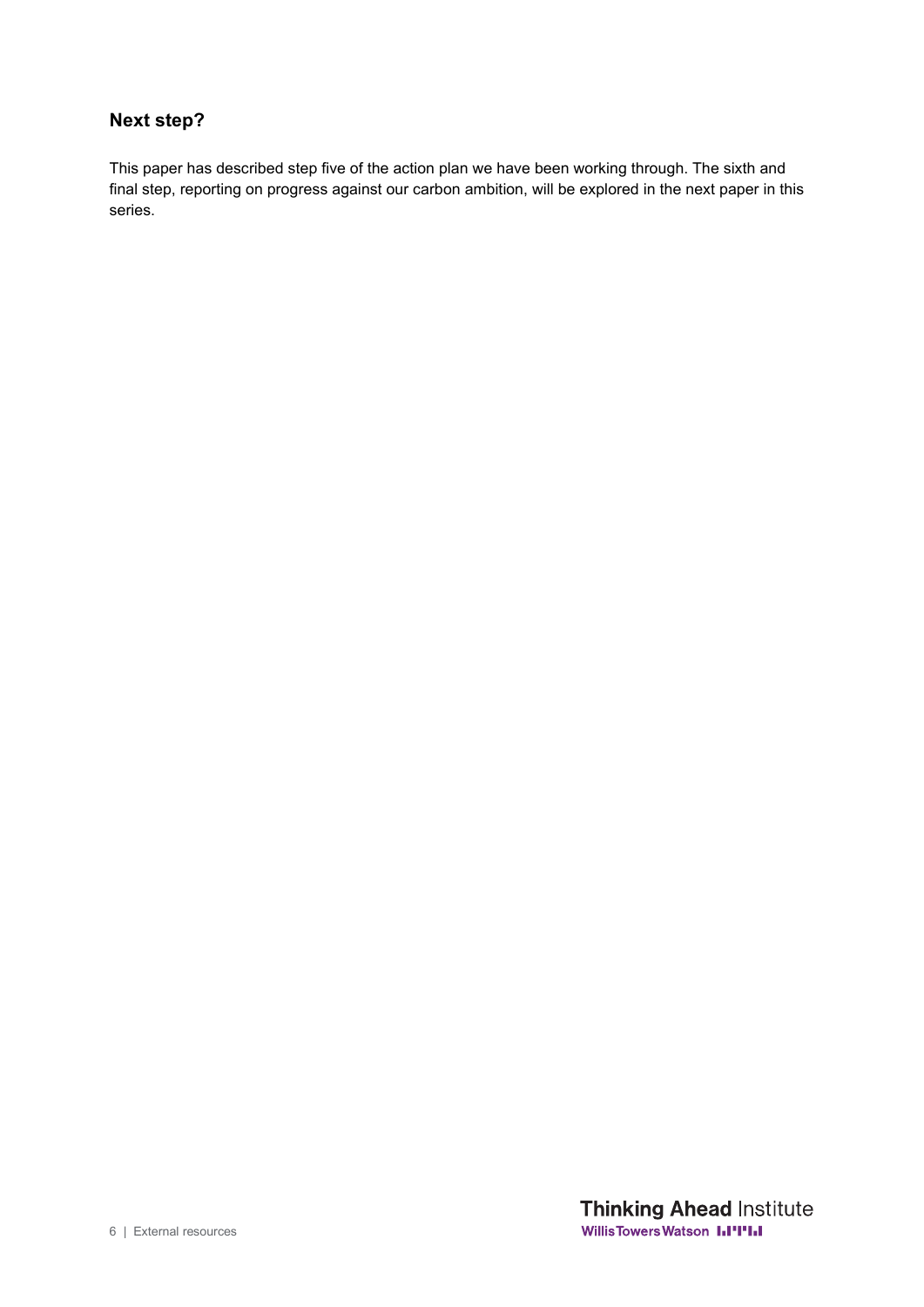#### **Appendix – polling results**

The budget for climate / sustainability training (for both AOs and AMs) should be significantly increased [28 votes | score +1.1]

The asset owner response to net-zero commitments, in terms of internal resources, will be (NB not 'should be') [27 votes]

 $21$ 5  $\overline{2}$  $\theta$  $\overline{0}$ Disagree Strongly Strongly Agree Neutral agree disagree  $12$  $10$ 5 increase headcount, maintain headcount, no material to reflect the but upgrade the re spon se additional work quality 16 12  $\alpha$ increase headcount, maintain headcount, no material response with most growth in moving more climate / sustainability resources into dimate / engagement areas / sustainability engagement areas 14 5 5  $\overline{4}$ 0 Strongly Neutral Agree Disagree Strongly agree disagree 14  $6\phantom{a}$  $6$  $\overline{c}$  $\Omega$ Strongly Agree Neutral Disagree Strongly agree disagree 15 8



The asset owner response to net-zero commitments, in terms of internal resources, will be (NB not 'should be') [28 votes]

On average over the next five years, the boards of investment organisations (AO and AM) will be strengthened by adding climate / sustainability experts [28 votes | score +0.7]

Over the next five years, there will be significant growth in the extent of public sector engagement by the investment industry [28 votes | score +0.9]

In five years' time, a net-zero commitment will be a prerequisite for winning new business [28 votes | score +1.1]

Over the next five years, there will be significant growth in the number of 3D mandates [28 votes | score +0.8]

> **Thinking Ahead Institute WillisTowersWatson I.I'I'I.I**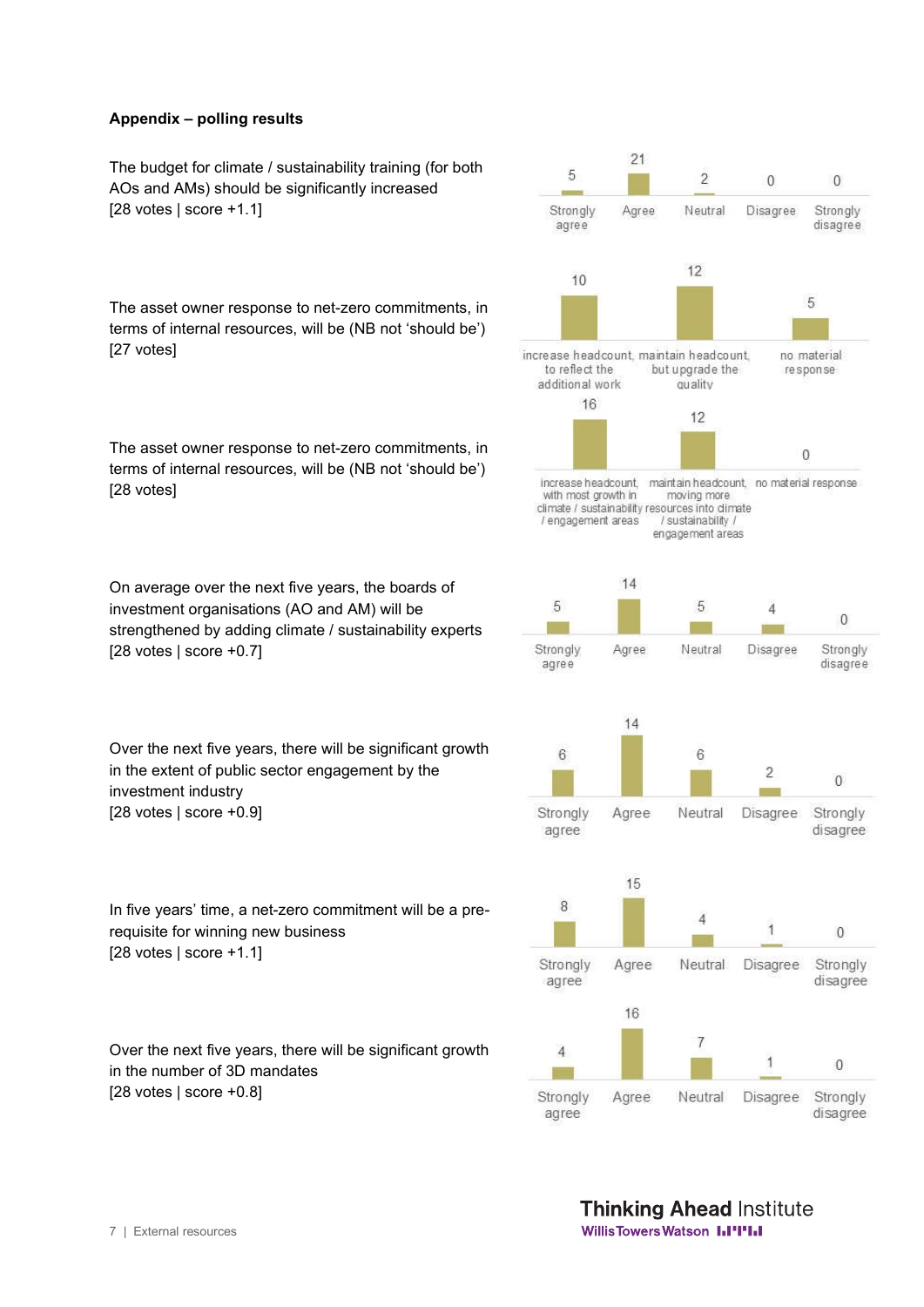# **Limitations of reliance**

Limitations of reliance – Thinking Ahead Group 2.0

This document has been written by members of the Thinking Ahead Group 2.0. Their role is to identify and develop new investment thinking and opportunities not naturally covered under mainstream research. They seek to encourage new ways of seeing the investment environment in ways that add value to our clients.

The contents of individual documents are therefore more likely to be the opinions of the respective authors rather than representing the formal view of the firm.

Limitations of reliance – Willis Towers Watson

Willis Towers Watson has prepared this material for general information purposes only and it should not be considered a substitute for specific professional advice. In particular, its contents are not intended by Willis Towers Watson to be construed as the provision of investment, legal, accounting, tax or other professional advice or recommendations of any kind, or to form the basis of any decision to do or to refrain from doing anything. As such, this material should not be relied upon for investment or other financial decisions and no such decisions should be taken on the basis of its contents without seeking specific advice.

This material is based on information available to Willis Towers Watson at the date of this material and takes no account of subsequent developments after that date. In preparing this material we have relied upon data supplied to us by third parties. Whilst reasonable care has been taken to gauge the reliability of this data, we provide no guarantee as to the accuracy or completeness of this data and Willis Towers Watson and its affiliates and their respective directors, officers and employees accept no responsibility and will not be liable for any errors or misrepresentations in the data made by any third party.

This material may not be reproduced or distributed to any other party, whether in whole or in part, without Willis Towers Watson's prior written permission, except as may be required by law. In the absence of our express written agreement to the contrary, Willis Towers Watson and its affiliates and their respective directors, officers and employees accept no responsibility and will not be liable for any consequences howsoever arising from any use of or reliance on this material or the opinions we have expressed.

Copyright © 2021 Willis Towers Watson. All rights reserved.

Contact details

Tim Hodgson +44 1737 284822 tim.hodgson@willistowerswatson.com

# **About the Thinking Ahead Institute**

*Mobilising capital for a sustainable future*.